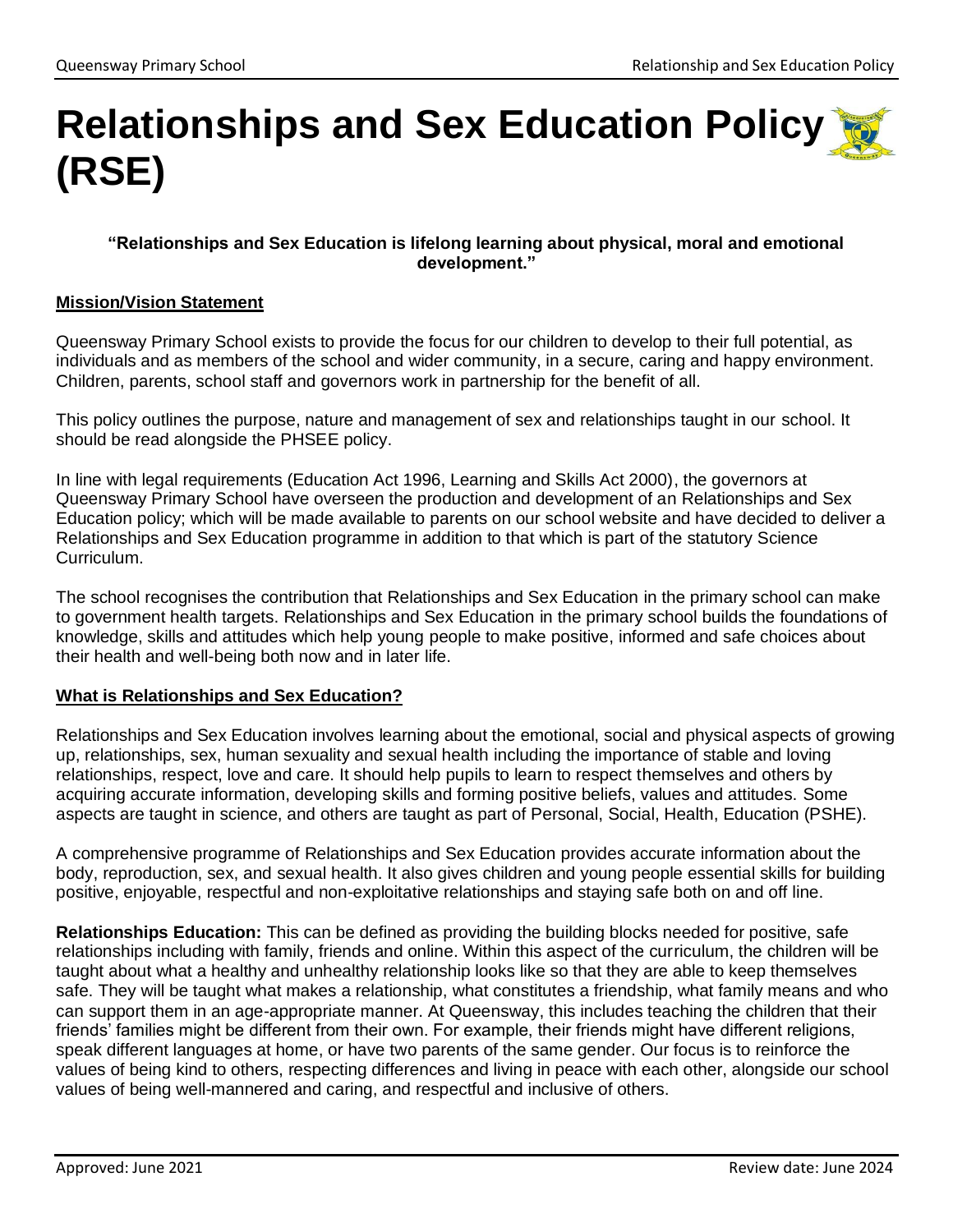Sex Education: It is recommended by the Department for Education that all schools have a Sex Education programme that is tailored to the age, physical and emotional maturity of its pupils. Sex Education should ensure that both boys and girls are prepared for the changes that adolescence brings, and drawing on knowledge of the human life cycle set out in the Science National Curriculum, how a baby is conceived and born.

# **Aims:**

- To provide a secure, sensitive and caring framework where learning and discussions can take place.
- To equip children with the knowledge, skills and attitudes to enable them to manage the responsibilities associated with adult life, in an appropriate and relevant manner for the needs, age and maturity of the pupils.
- To prepare pupils for puberty, and give them an understanding of sexual development and the importance of health and hygiene.
- To provide factual information on human reproduction and birth.
- To prepare young people for the physical and emotional changes associated with puberty.
- To teach pupils the correct terminology to describe themselves and their bodies.
- To form and maintain positive and fulfilling relationships.
- To develop an awareness of the importance of healthy relationships and enable children to practice skills that will help them to build and maintain them.
- To help pupils develop feelings of self-respect, confidence and empathy.
- To model positive relationships throughout the school.
- To encourage respect for difference and diversity.
- To provide a positive culture around issues of sexuality and relationships.
- To actively challenge stereotypes, prejudice and sexual exploitation and give children the skills to critically analyse media messages.
- To ensure that all young people know who can support them and how to access this support.
- To work in partnership with, and support the role of, parents.
- To give opportunities for pupils to develop and practice decision-making skills with regard to the range of possible consequences.
- To promote, and encourage children to make healthy lifestyle choices.

## **Statutory requirements**

As a maintained primary school we must provide relationships education to all pupils as per section 34 of the Children and Social work act 2017. Although we are not required to teach Sex Education, we do need to teach the elements of sex education contained in the science curriculum.

In teaching RSE, we must have regard to [guidance](https://www.gov.uk/government/consultations/relationships-and-sex-education-and-health-education) issued by the secretary of state as outlined in section 403 of the [Education Act 1996.](http://www.legislation.gov.uk/ukpga/1996/56/contents)

As a school, we teach children from a diverse range of backgrounds and therefore our Relationships Education must ensure that all pupils' needs are appropriately met and that they understand the importance of equality and respect. Schools must also comply with the Equality Act (2010), where sexual orientation and gender reassignment are amongst the protected characteristics.

At Queensway, we teach RSE as set out in this policy.

## **Policy development**

This policy has been developed in consultation with staff and parents. The consultation and policy development process involved the following steps:

1. Review – a member of staff or working group pulled together all relevant information including relevant national and local guidance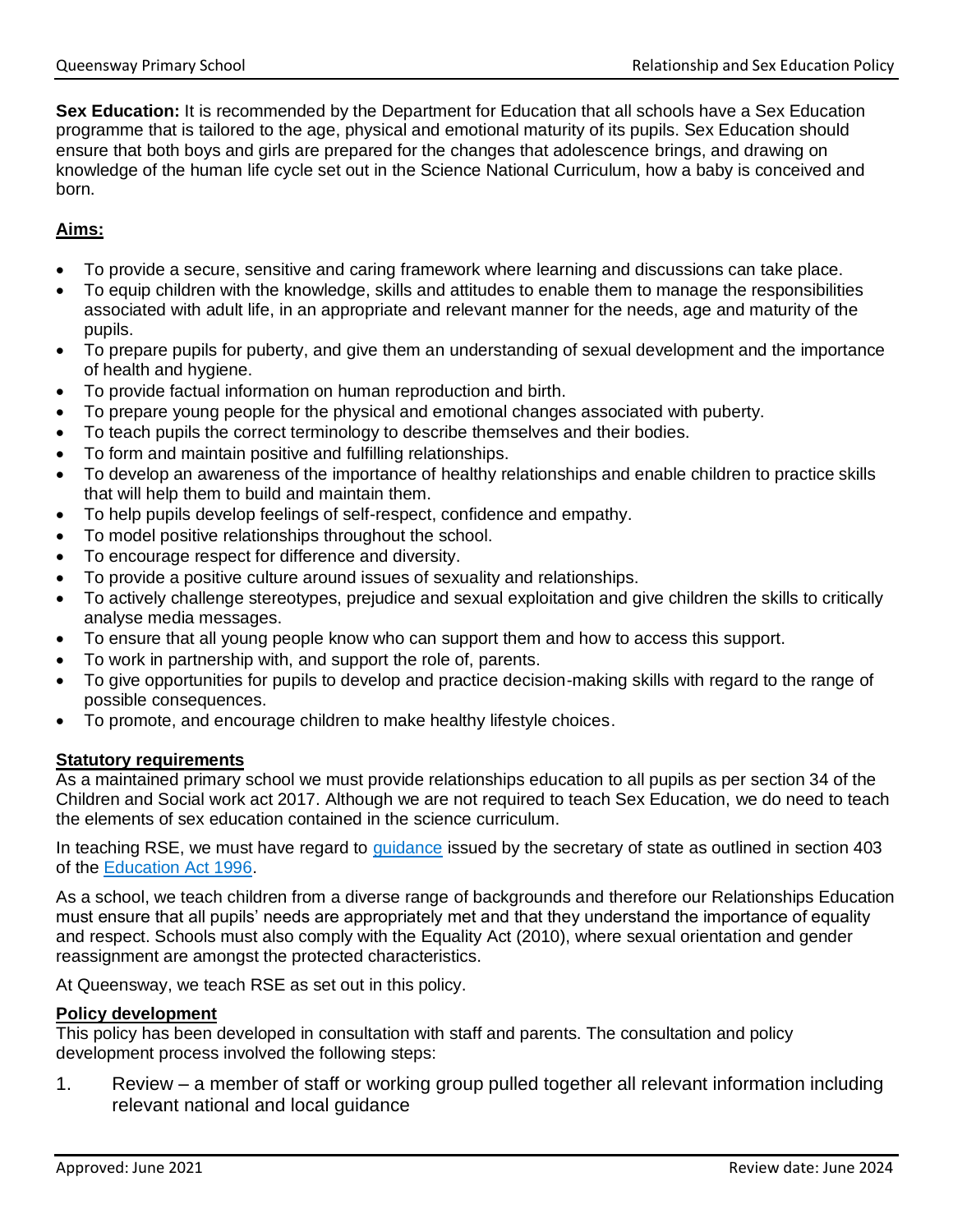- 2. Staff consultation all school staff were given the opportunity to look at the policy and make recommendations
- 3. Parent/stakeholder consultation parents and carers were asked to complete a questionnaire relating to the teaching of Relationships and Sex Education.
- 4. Ratification once amendments were made, the policy was shared with governors and ratified

## **Roles and Responsibilities**

#### **The Head teacher has the following responsibilities:**

- To ensure that both staff and parents are informed about our Relationship and Sex education policy, and that the policy is implemented effectively.
- To ensure that members of staff are given sufficient training so that they can teach effectively and handle any difficult issues with sensitivity.
- To liaise with external agencies regarding the school's Relationship and Sex education programme.
- To monitor this policy on a regular basis and report to governors, when requested, on the effectiveness of the policy.
- To ensure that RSE is taught consistently across the school and to manage any requests to withdraw pupils from non-statutory parts of RSE.

## **The PHSE Co-ordinator has the following responsibilities:**

- To monitor the standards of children's work and the quality of teaching, supported by the head teacher.
- To ensure that resources used are relevant and appropriate to the needs of the children.
- To lead on the evaluation of the Relationships and Sex Education policy and programme.
- To ensure that staff have the necessary skills, confidence, knowledge, and resources in order to deliver effective Relationships and Sex Education.
- To share the rationale, ethos and themes of the Relationships and Sex Education programme with parents.

## **The Governors have the following responsibilities:**

- To ensure that an up-to-date Relationships and Sex Education policy is in place and is made available to parents and for inspection.
- To ensure that the Relationships and Sex Education policy and curriculum are in line with the DfEE 0116/2000 Sex and Relationship Education Guidance.
- To ensure that the policy and programme reflect a whole school approach.

## **Teachers have the following responsibilities:**

- To ensure that they, or anyone working in their classroom to deliver/support Relationships and Sex Education, is doing so in line with the school's Relationships and Sex Education policy, and other relevant school policies.
- To contribute to the evaluation of the programme.
- Assessing children's progress against the agreed learning outcomes.

## **Working with Parents/Carers**

We recognise that parents/carers are key partners in our delivery of a comprehensive Relationships and Sex Education programme for pupils at the school. The Relationships and Sex Education we deliver is designed to support the important role of parents in this area. We wish to build a positive and supporting relationship with the parents of children at our school through mutual understanding, trust and co-operation. In order to promote this objective we: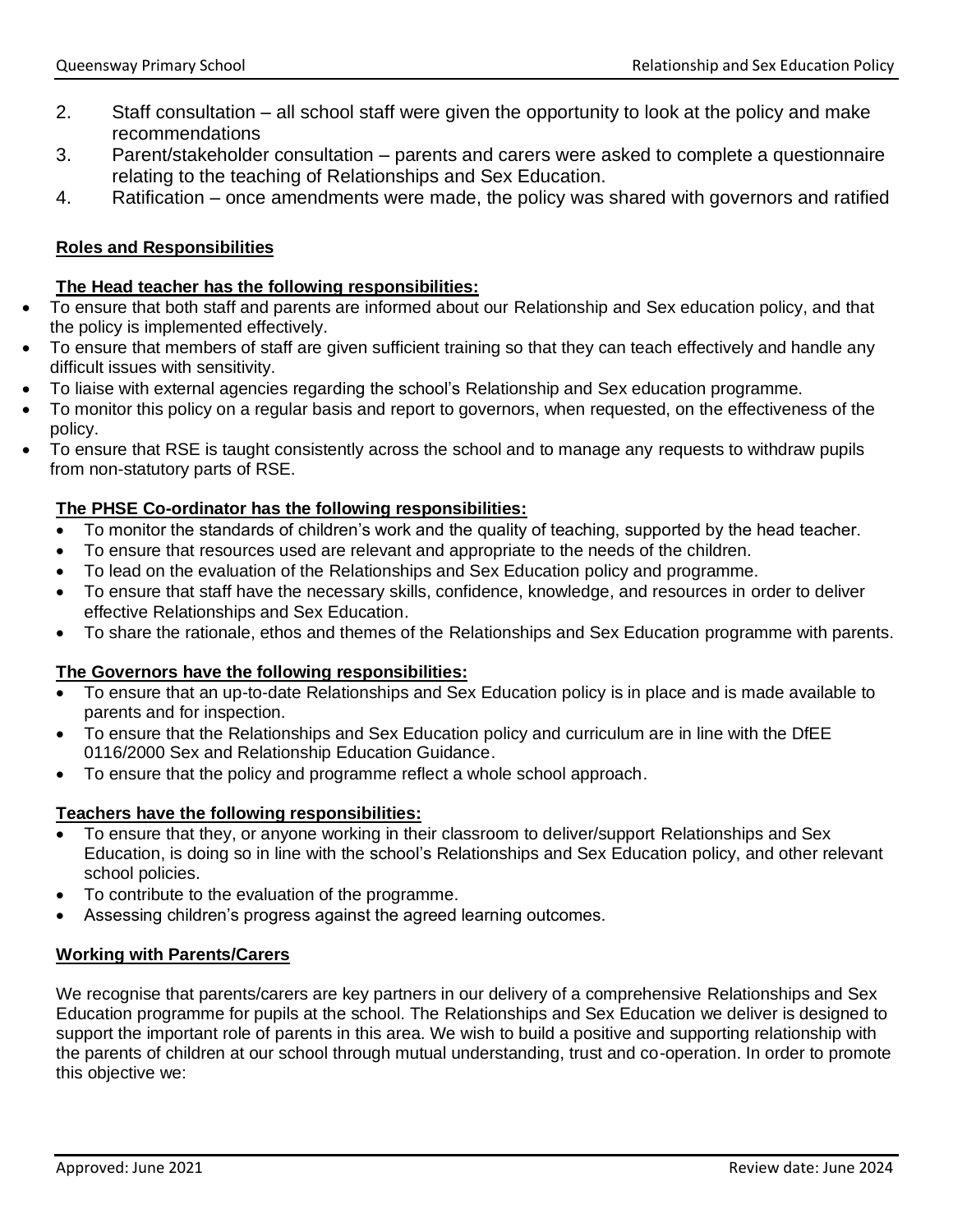- Inform all parents/carers of children in Years 5 and 6 about Sex Education lessons before children begin the topic. All parents/carers are welcome to view the programme of lessons, ask questions about any issues and how they are taught, and to see the materials the school uses in its teaching.
- Inform parents about the school's Relationship and Sex education policy and practice.
- Answer any questions that parents may have about the relationship and sex education of their child.
- Take seriously any issue that parents raise with teachers or governors about this policy or the arrangements for Relationship and Sex Education in school.

#### **Right to withdraw**

Legally parents have the right to withdraw their children from Sex Education that takes place outside of national curriculum Science. At Queensway, we interpret Sex Education to mean puberty, conception, reproduction and birth. All of these themes, with the exception of conception, are statutory and included in either Health Education or National Curriculum Science. The statutory guidance states that Sex Education should ensure children know how a baby is conceived. We interpret 'how a baby is conceived' as referring to what happens during sexual intercourse before an egg and sperm meet (reproduction). This is the element that parents may choose to withdraw their child from- this unit is taught in Year 6. Any parent wishing to take this course of action should send a letter to the Head Teacher outlining their concerns. The parent will be asked if they would like to meet to discuss this further. We will do our best to address any worries that the parent may have. In the event of a parent still choosing to withdraw their child, we will provide alternative PSHE work on a different topic.

#### **Content and Delivery**

The curriculum has been carefully designed to be appropriate to pupils' ages and stages of development, and includes a strong safeguarding element. Within the wider PSHE curriculum, pupils are taught to become aware of their thoughts and feelings, to understand and value who they really are, and how they relate to other people. The curriculum also helps to equip pupils to cope with modern day issues, such as body image, different types of bullying such as cyber and homophobic, and internet safety. If pupils ask questions outside the scope of this policy, teachers will respond in an appropriate manner so they are fully informed and don't seek answers online.

Relationships education focuses on teaching the fundamental building blocks and characteristics of positive relationships including:

- Families and people who care for me
- > Caring friendships
- Respectful relationships
- > Online relationships
- > Being safe

## **In the Early Years Foundation Stage pupils are taught:**

- How to look after themselves, for example self-help skills.
- That animals, including humans, move, feed, grow and use their senses
- How they have changed since they were babies.

## **At Key Stage 1:**

- Children should know that humans develop at different rates.
- That animals including humans, move, feed, grow, use their senses and reproduce
- To recognise and name the main external parts of human bodies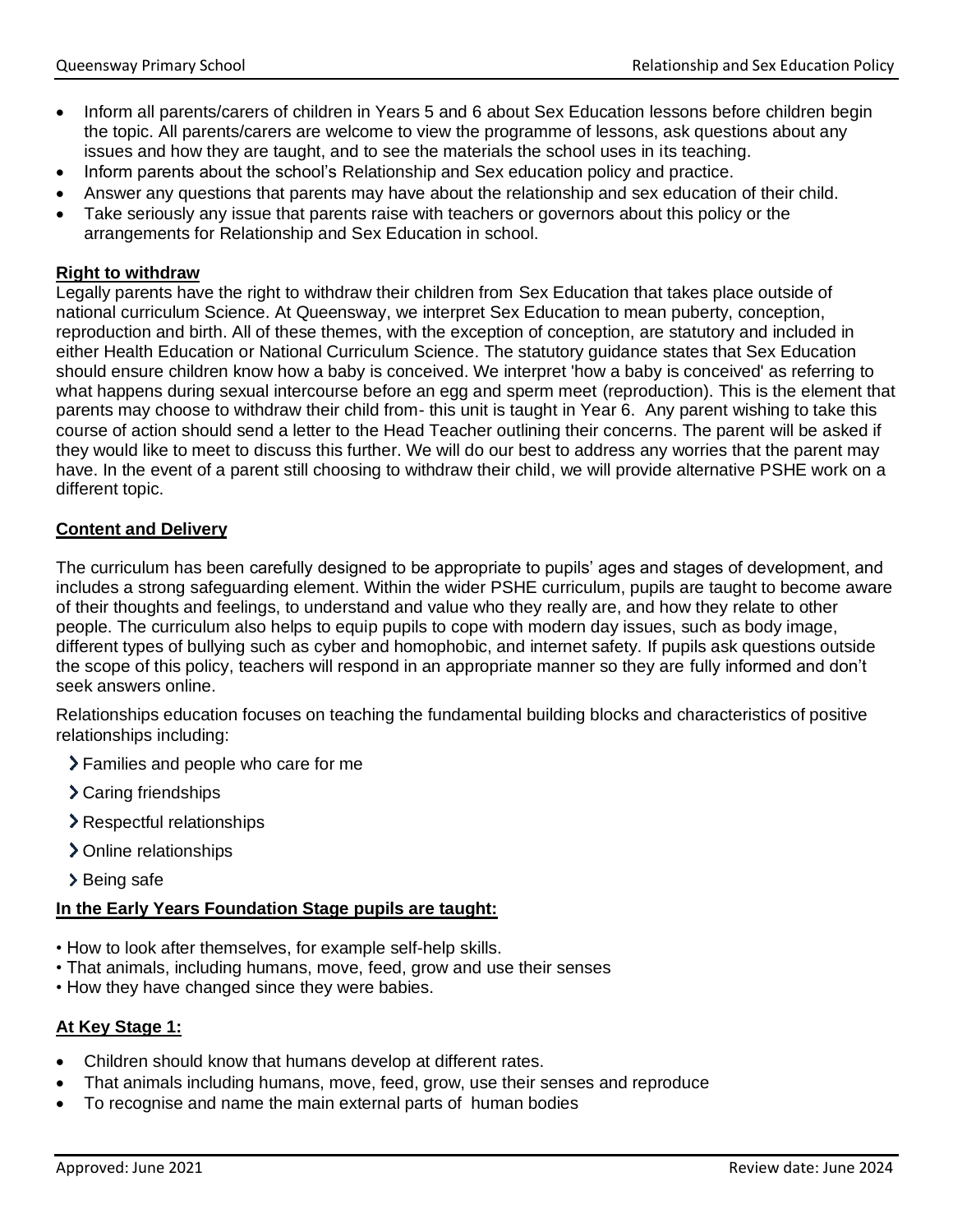- That humans and animals can produce offspring and these grow into adults
- To recognise the similarities between themselves and others and treat others with sensitivity and respect.

## **At Key Stage 2:**

- How their bodies change as they get older, including during puberty.
- To recognise the similarities between themselves and others and treat others with sensitivity and respect.
- Know that there are many different kinds of friendship and be able to discuss friendships with significant adults within the school.
- That the life processes common to humans and other animals include nutrition, growth and reproduction
- The main stages of the human life cycle, including conception to the birth of a baby.

Relationship and Sex Education will be delivered to all pupils in Key Stage 2 at an appropriate level through the following themes:

- Similarities and differences
- Emotions and emotional regulation
- Keeping safe
- Keeping yourself clean and healthy
- Who to talk to
- Friendships
- Families of all kinds
- Growing and changing
- Male and female/body parts, reproduction and birth
- Choices and consequences
- Gender stereotypes / gender identity, including transgender (Year 5 & 6)
- Sexual orientation (Year 5 & 6)
- Sexual exploitation (Year 5 & 6)

Content and delivery will be matched to the age, maturity, understanding and needs of the pupils in each year group. We will use various methods at the beginning of each year to assess children's current knowledge, understanding and skills in order to ensure that the content of the programme is relevant.

These areas of learning are taught within the context of family life taking care to ensure that there is no stigmatisation of children based on their home circumstances (families can include single parent families, LGBTQ+ parents, families headed by grandparents, adoptive parents, foster parents/carers amongst other structures) along with reflecting sensitively that some children may have a different structure of support around them (for example: looked after children or young carers).

In order to promote common understanding amongst the children we make use of the correct terminology to discuss sexual body parts in school. Whilst we acknowledge that children have different family names for sexual parts, we teach and encourage the use of the scientific names. Children need to learn the correct biological/medical names for the genitalia and reproductive organs. Having the right language to describe the private parts of their body – and knowing how to seek help if they are being abused – are vital for safeguarding. The words we will use include: penis, vagina, clitoris, testicles, breasts, nipples. This language is reflected in the resources used to deliver Relationships and Sex Education. In November 2013, the Office of the Children's Commissioner (OCC) completed an inquiry into child sexual exploitation (CSE) which has raised awareness of the prevalence of this issue and the urgent need to tackle it.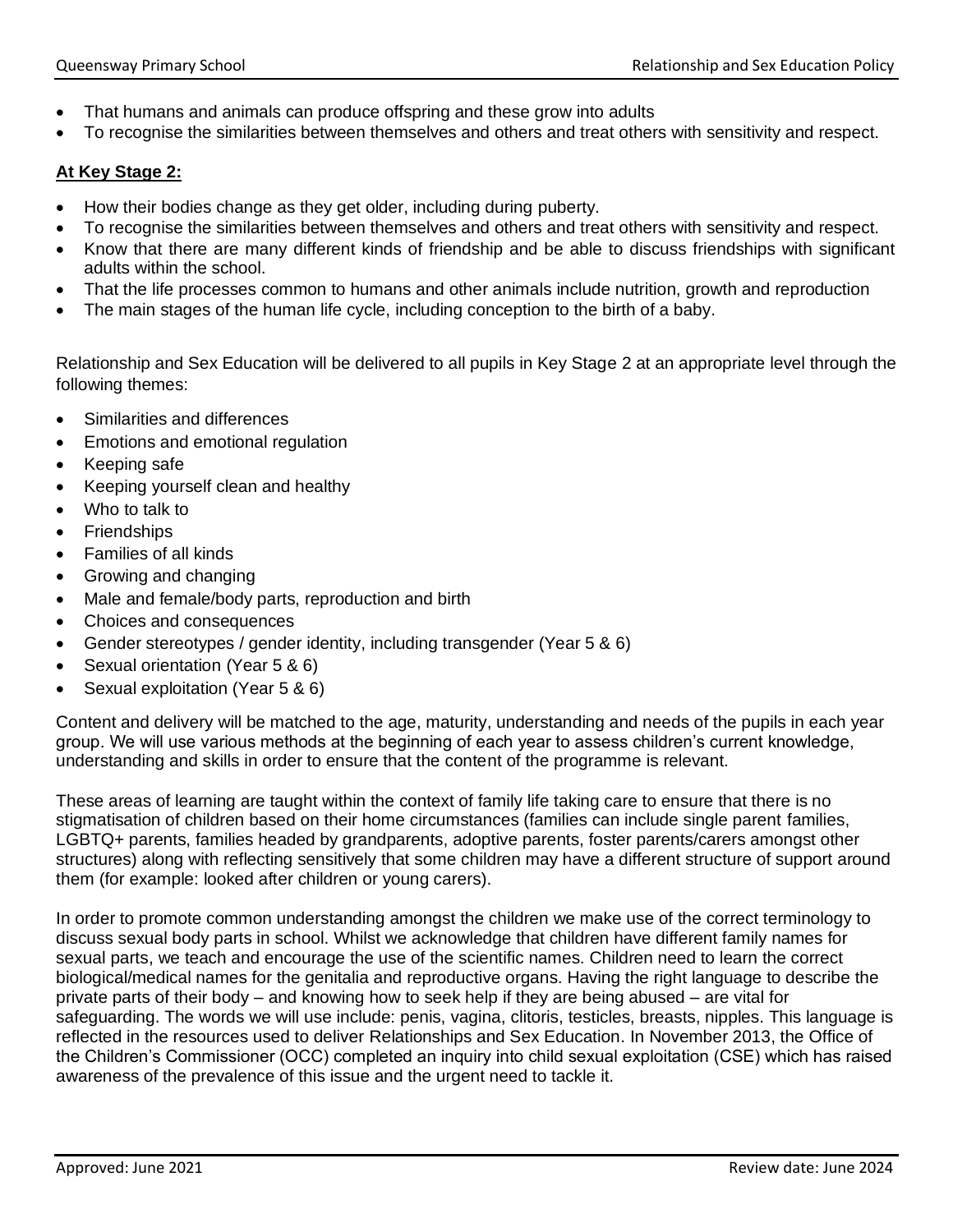Younger pupils should learn that their body belongs to them and that they can say who has access to it. This is a key element in a school's approach to safeguarding. Learning to respect boundaries – their own and other's – helps children to understand the need to obtain consent and that everyone has the right to offer or withhold their consent for any activity, sexual or otherwise. (Sex and Relationships Education for the 21<sup>st</sup> Century -PHSE Association and Sex Education Forum 2014).

# **Delivery**

The formal Relationships and Sex Education programme will be delivered in each year group through a weekly PSHE session. We ensure that Relationships and Sex Education is integrated into the curriculum and not isolated, taken out of context or over-emphasised in any way. It will also be delivered through broader topicbased work and through other curriculum subjects, for example Science, and RE. Children will be encouraged to recognise and apply the knowledge and skills they learn in PSHE to other contexts both within, and outside of, the school setting.

Pupils in Year 5 and 6 will receive stand-alone Sex Education lessons, delivered by their teacher with support from trained health professionals.

We recognise that Relationships and Sex Education sessions require the use of a range of teaching and learning strategies in order that children have the opportunity to develop skills, explore attitudes and values and acquire knowledge. The range of teaching and learning strategies employed in the delivery of Relationships and Sex Education at Queensway Primary include:

- watching videos
- discussion
- single sex and mixed sex groups
- small group work
- use of a question box
- using distancing techniques
- worksheet activities

Individual teachers will ensure that all pupils are able to access the activities to be employed. Appropriately differentiated activities will be provided for pupils who need these. Children will be made aware of the intended learning outcomes of each lesson/topic so that they can assess their own development and make progress.

Relationships and Sex Education will be delivered by class teachers. We ensure that both male and female pupils receive information on the emotional and physical changes of the onset of puberty in both genders. This information will be taught in class groups. In Year 5 and 6 whilst most sessions will be delivered to class groups, some of the sessions on puberty may be delivered to gender groups so that the children have the opportunity to ask questions that they might feel less comfortable asking in a mixed gender setting. There may be occasions where groups of children, particularly those with additional learning needs, are taught Relationships and Sex Education in smaller groups or individually in order to maximise their learning.

## **Assessment**

Children's progress and learning in Relationship and Sex Education will be assessed against appropriate learning objectives. Notes will be taken of pupil's individual responses to the units of study and included in the assessment of progress in personal and social development. Many of the schemes of work have selfevaluation activities that provide teachers with formative assessment and evidence of the pupils understanding of the subject.

## **Resources**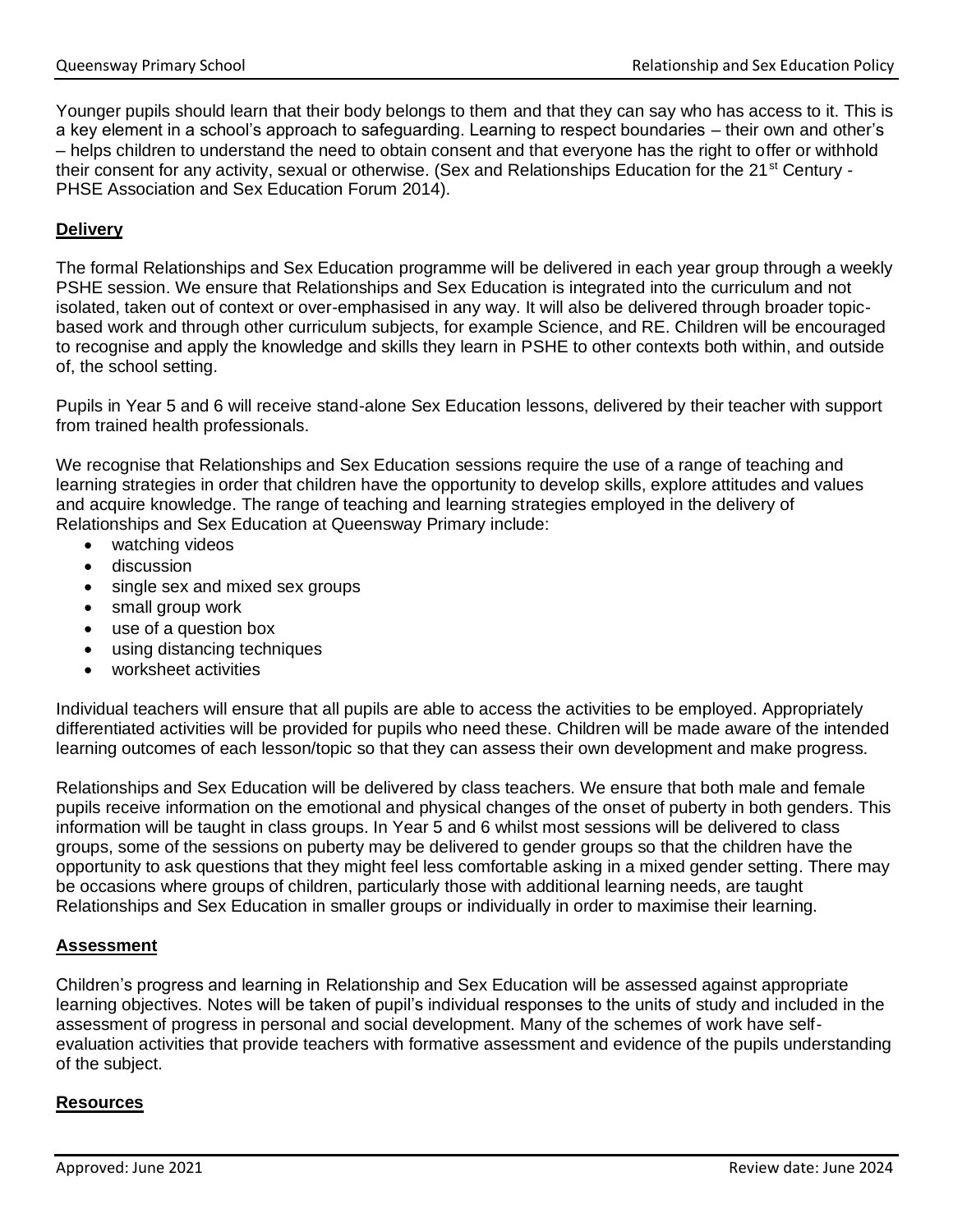Resources are reviewed and updated by the PSHE Co-ordinator on an annual basis, who ensures that they reflect the needs of children within the school and includes the most up to date information. The PSHE Coordinator consults national and local guidance on appropriate Relationships and Sex Education resources and then judges their suitability for use with our children.

We will remain flexible in our choice of resources and teachers will adapt resources to fully address the needs of all children within their class. Resources may include:

- Living and growing scheme ( adapted to the pupils needs )
- Year 4, 5, and 6 Oxfordshire schemes of work
- Booklets
- Books ( based in the library )
- SCIB recommended resources such as "Alright Charlie"
- Protective behaviour scheme (adapted to the pupils needs) (Years 3 and 4)
- Real Love Rocks resources (Year 6)

#### **Safeguarding Children in Banbury (SCIB)**

Safeguarding Children in Banbury is a collaboration of schools, colleges, health professionals, police, social care and additional support agencies working in partnership, to educate and inform our young people and families about three main focus areas. These focus areas are:

- Substance misuse, being healthy and good and bad habits
- Internet safety
- Child Sexual Exploitation (CSE)

The main objectives of this group for children, young people and the wider community are as follows:

- I know how to keep myself safe from...
- I know how to keep my child safe from...
- We know how to keep our community safe from...

Each focus area is differentiated and taught appropriately based on the children's age and level of understanding. These sessions are taught by class teachers alongside weekly PSHE lessons. Each year group follows a progression of key learning objectives which relate to PSHE outcomes.

#### **Protective Behaviours**

At Queensway, the children in Years 3 and 4 will engage in the Protective Behaviours Programme, which is adapted to meet their needs. This programme allows children to recognise when they are feeling unsafe and gives them the tools and strategies needed to take action and get help if needed.

The programme content will include: -

- Understanding what safety feels like
- Exploring times when it is fun to feel scared

• Teaching children to trust their own 'Early Warning Signs' (body signals that tell us when we are not feeling safe)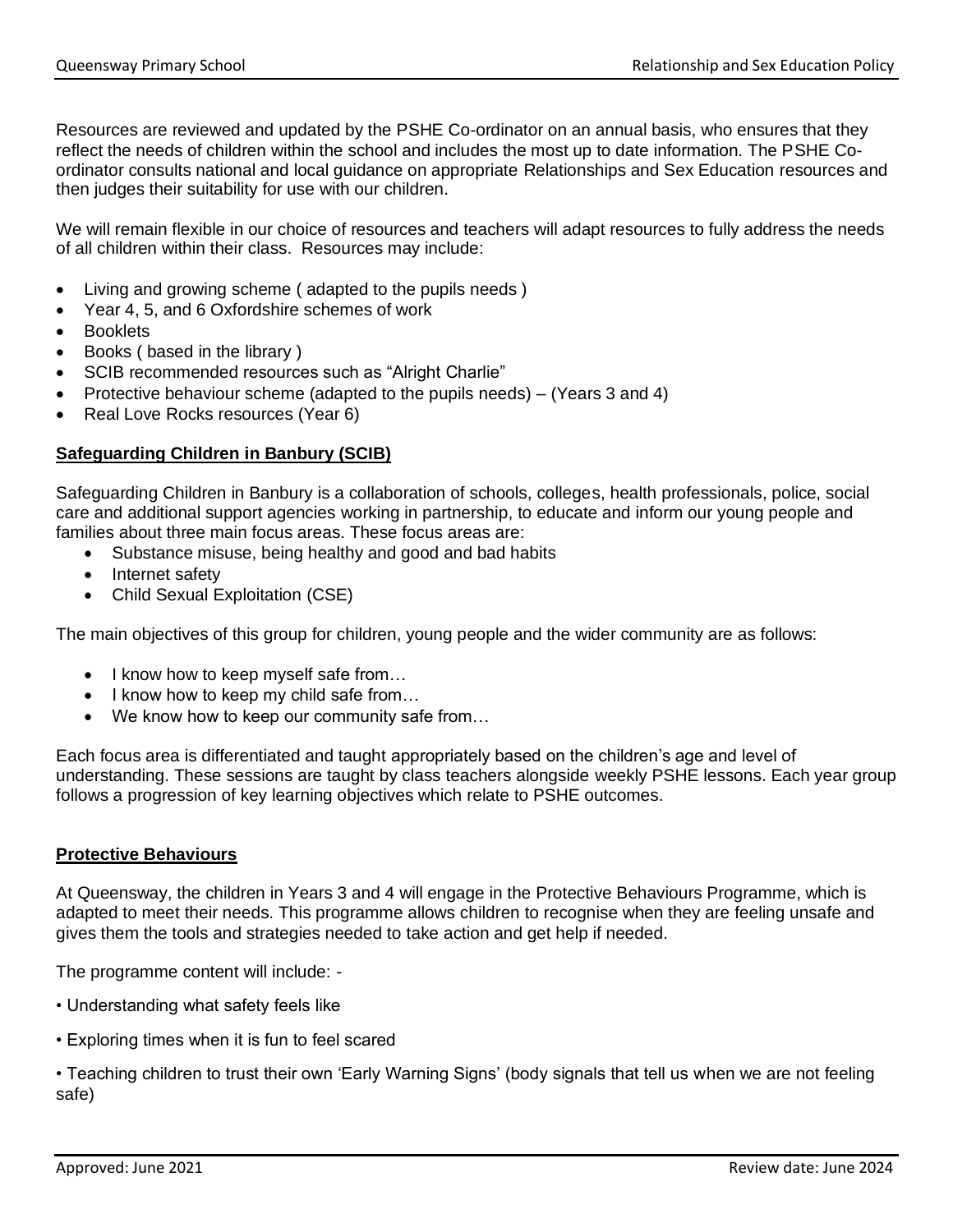- Body awareness and privacy (including giving correct names for all body parts)
- Understanding how to manage risky situations
- Identify who they can talk to if they are worried
- Practice problem-solving skills

#### **Answering Children's Questions**

Children are naturally curious and we believe that if a child asks a question they require an honest and factual answer. This is true of questions asked in all curriculum areas and at other times during the school day.

All staff in the school will answer children's questions around sex and relationships issues in line with the following guidance which is based on that given by the Local Authority:

- We shall attempt to deal with questions in a sensitive, open, frank and matter of fact way.
- Questions concerning sexuality, sexually transmitted infections and contraception will be answered if raised, in an age appropriate manner and where appropriate the parent informed.
- Difficult or explicit questions do not have to be answered directly. Teachers will use their own discretion in these situations and will inform the Head teacher of any controversial points.
- Most groups will be mixed gender within a year group, but if the teacher feels it is more appropriate for certain aspects, single sex groups will be formed with a year group.

#### **Training**

We are committed to high quality, ongoing professional development regarding RSE. All staff will receive regular training and specific issues will be covered through specialist training where it becomes appropriate due to developing situations with a child/ren.

#### **Equal Opportunities**

Queensway Primary encourages respect for all regardless of gender and gender identity, ethnicity, ability, faith, culture, sexuality, sexual orientation, disability, home background or other personal circumstance. Within our Relationship and Sex Education provision, we will ensure that resources used and teaching styles employed reflect and support the diversity of our pupils and wider society. All members of the school community will feel safe, valued and respected. (see Equality Policy)

Throughout the school there will be consistent challenging of homophobic, biphobic and transphobic attitudes, behaviour and language.

We recognise that children at Queensway come from a range of family backgrounds, these include: children whose parents are not married; children whose parents have divorced or separated; children in public care; children living with foster parents, grandparents, parents of different ethnicities, disabled parents, same-sex parents and single parents. We will endeavour to ensure that children see these family groupings and relationships represented and affirmed within our curriculum and resources.

We have also given due regard to the Sex and Relationships Education guidance issued by the DfEE in 2000 and Sex and Relationships Education for the 21st Century - PHSE Association and Sex Education Forum 2014.

Planning has taken account of the diverse needs of pupils and sessions will be differentiated as appropriate. Young people with special educational needs will not be withdrawn from Relationships and Sex Education, but will be given help to develop skills to reduce the risks of being abused and exploited, and to learn what sorts of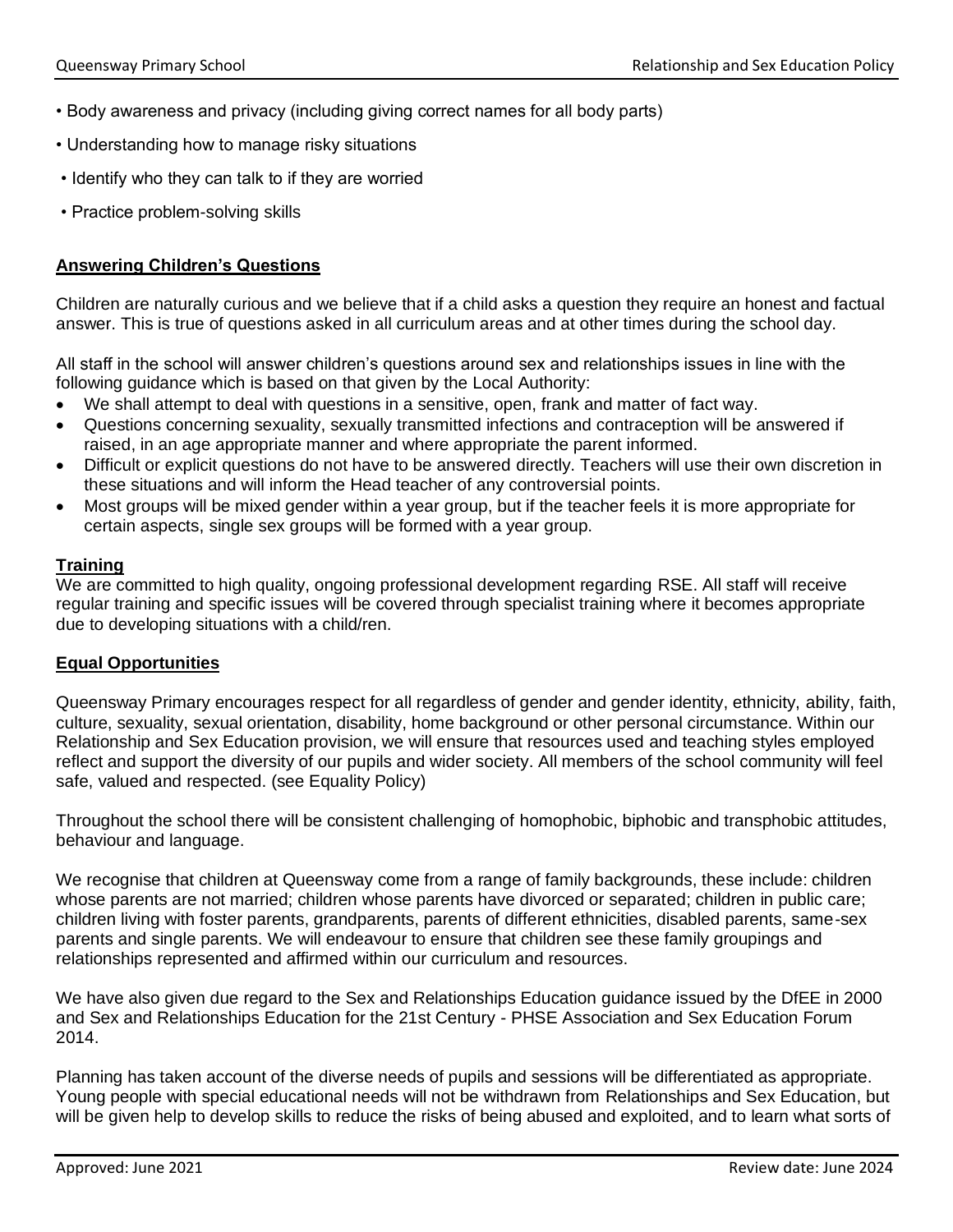behaviour are, and are not acceptable. Work may be planned in different ways in order to meet the individual needs of young people with special educational needs.

#### **Safeguarding Children, Confidentiality and Child Protection**

All staff members at Queensway Primary School have a duty to safeguard the well-being of children (see policy). Relationship and Sex Education can be a sensitive issue. To protect privacy and engender respect for all, teachers will be expected to develop ground rules with pupils at the onset of potentially sensitive issues. Pupils should also be informed that teachers cannot offer or guarantee pupils unconditional confidentiality. If a pupil were to make any form of disclosure, staff must ensure that it is treated and reported in line with the safeguarding policy and procedures.

At Queensway Primary School we recognise that the open discussion associated with PSHE/ Relationships and Sex Education may lead to children making disclosures about things that they are worried about or about abuse. There may also be occasions when a teacher may hear things or observe activity/behaviour that may raise concerns of a child protection issue. In these situations, the teacher will consult the school's Child Protection Designated Officer. The Child Protection Designated Person will then work in line with the relevant school policies in terms of any further action that may be taken. This includes the mandatory reporting duty regarding Female Genital Mutilation (FGM). Staff should use safeguarding procedures if they suspect a child is at risk and should personally report to the police, cases where they discover an act of FGM appears to have been carried out. FGM is illegal under the FGM Act 2003 and is a form of child abuse. Under Section 5B of the 2003 Act (as inserted by Section 74 of the Serious Crime Act 2015) a mandatory reporting duty was introduced for Teachers to report 'known' cases of FGM from 31st October 2015 – please see the Child Protection Policy for more information.

Where a staff member has to disclose information to another party, this will be done following discussion with the pupil if this is possible and appropriate. Sensitive information is only disclosed internally or externally with careful attention to the rights and needs of individuals.

For more detailed information on the processes for child protection please consult the school's Child Protection and Safeguarding policies which are available on the school website.

#### **Review**

This policy will be reviewed every 3 years by the Head Teacher and the Quality of Education Committee.

Chair of Governors ………………………………………Date …………………………………

Head Teacher ………………………………………………Date ………………………………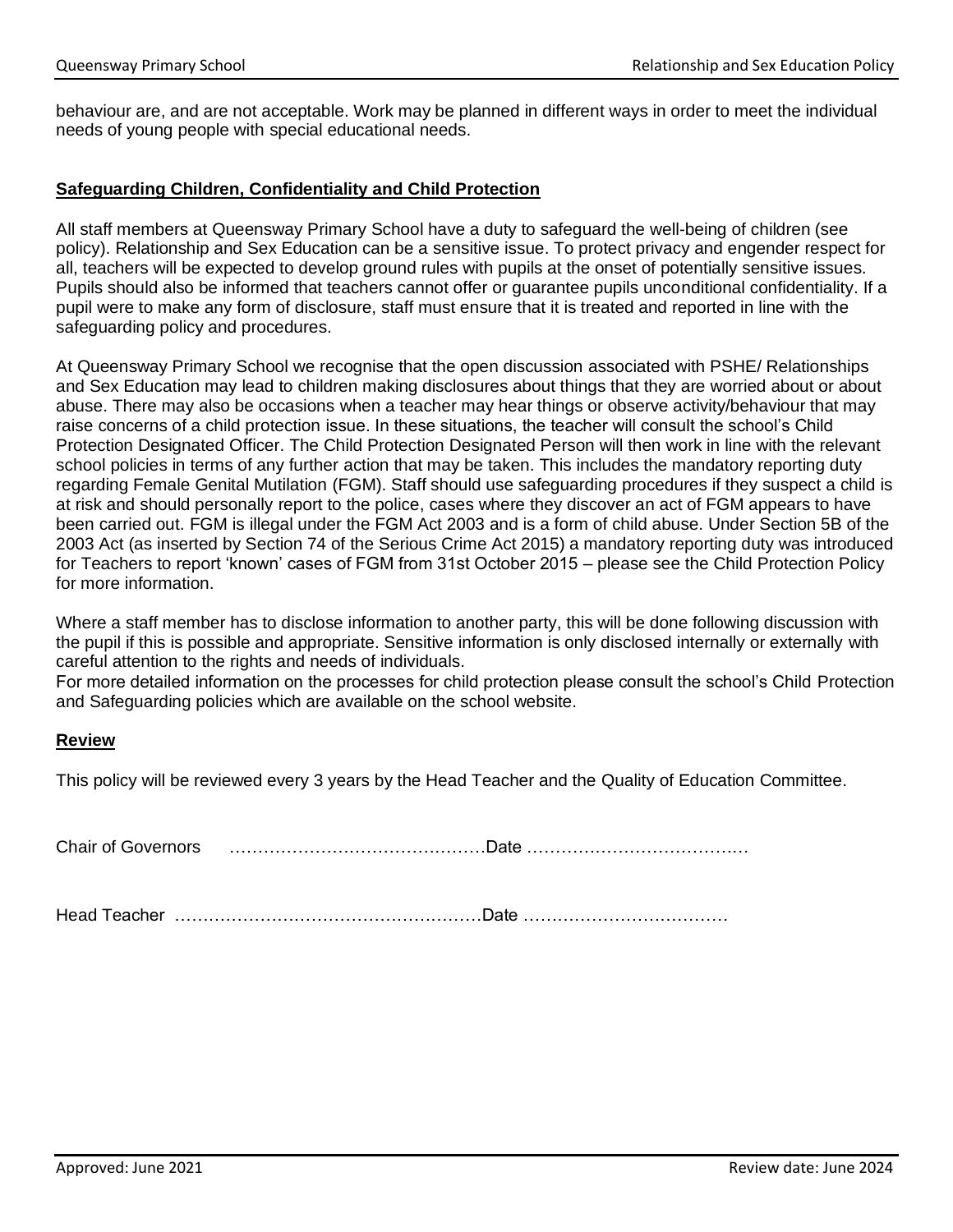**Appendix one: By the end of Primary School, pupils should know:** Relationships Education, Relationships and Sex Education (RSE) and Health Education statutory guidance – published June 2019.

| <b>Relationships Education</b> |                                                                                                                                                                                  |  |
|--------------------------------|----------------------------------------------------------------------------------------------------------------------------------------------------------------------------------|--|
| <b>Families and</b>            | Pupils should know:<br>$\bullet$                                                                                                                                                 |  |
| people who                     | that families are important for children growing up because they can give love, security<br>$\bullet$                                                                            |  |
| care for me                    | and stability.                                                                                                                                                                   |  |
|                                | the characteristics of healthy family life, commitment to each other, including in times of                                                                                      |  |
|                                | difficulty, protection and care for children and other family members, the importance of                                                                                         |  |
|                                | spending time together and sharing each other's lives.                                                                                                                           |  |
|                                | that others' families, either in school or in the wider world, sometimes look different from<br>their family, but that they should respect those differences and know that other |  |
|                                | children's families are also characterised by love and care.                                                                                                                     |  |
|                                | that stable, caring relationships, which may be of different types, are at the heart of<br>$\bullet$                                                                             |  |
|                                | happy families, and are important for children's security as they grow up.                                                                                                       |  |
|                                | that marriage represents a formal and legally recognised commitment of two people to                                                                                             |  |
|                                | each other which is intended to be lifelong.                                                                                                                                     |  |
|                                | how to recognise if family relationships are making them feel unhappy or unsafe, and                                                                                             |  |
| Caring                         | how to seek help or advice from others if needed.<br>Pupils should know                                                                                                          |  |
| friendships                    | how important friendships are in making us feel happy and secure, and how people                                                                                                 |  |
|                                | choose and make friends.                                                                                                                                                         |  |
|                                | the characteristics of friendships, including mutual respect, truthfulness, trustworthiness,<br>$\bullet$                                                                        |  |
|                                | loyalty, kindness, generosity, trust, sharing interests and experiences and support with                                                                                         |  |
|                                | problems and difficulties.                                                                                                                                                       |  |
|                                | that healthy friendships are positive and welcoming towards others, and do not make<br>$\bullet$<br>others feel lonely or excluded.                                              |  |
|                                | that most friendships have ups and downs, and that these can often be worked through                                                                                             |  |
|                                | so that the friendship is repaired or even strengthened, and that resorting to violence is                                                                                       |  |
|                                | never right.                                                                                                                                                                     |  |
|                                | how to recognise who to trust and who not to trust, how to judge when a friendship is<br>$\bullet$                                                                               |  |
|                                | making them feel unhappy or uncomfortable, managing conflict, how to manage these<br>situations and how to seek help or advice from others, if needed.                           |  |
| <b>Respectful</b>              | Pupils should know                                                                                                                                                               |  |
| relationships                  | the importance of respecting others, even when they are very different from them (for                                                                                            |  |
|                                | example, physically, in character, personality or backgrounds), or make different                                                                                                |  |
|                                | choices or have different preferences or beliefs.                                                                                                                                |  |
|                                | practical steps they can take in a range of different contexts to improve or support                                                                                             |  |
|                                | respectful relationships.<br>the conventions of courtesy and manners.                                                                                                            |  |
|                                | the importance of self-respect and how this links to their own happiness.                                                                                                        |  |
|                                | that in school and in wider society they can expect to be treated with respect by others,                                                                                        |  |
|                                | and that in turn they should show due respect to others, including those in positions of                                                                                         |  |
|                                | authority.                                                                                                                                                                       |  |
|                                | about different types of bullying (including cyberbullying), the impact of bullying,                                                                                             |  |
|                                | responsibilities of bystanders (primarily reporting bullying to an adult) and how to get                                                                                         |  |
|                                | help.<br>what a stereotype is, and how stereotypes can be unfair, negative or destructive.                                                                                       |  |
|                                |                                                                                                                                                                                  |  |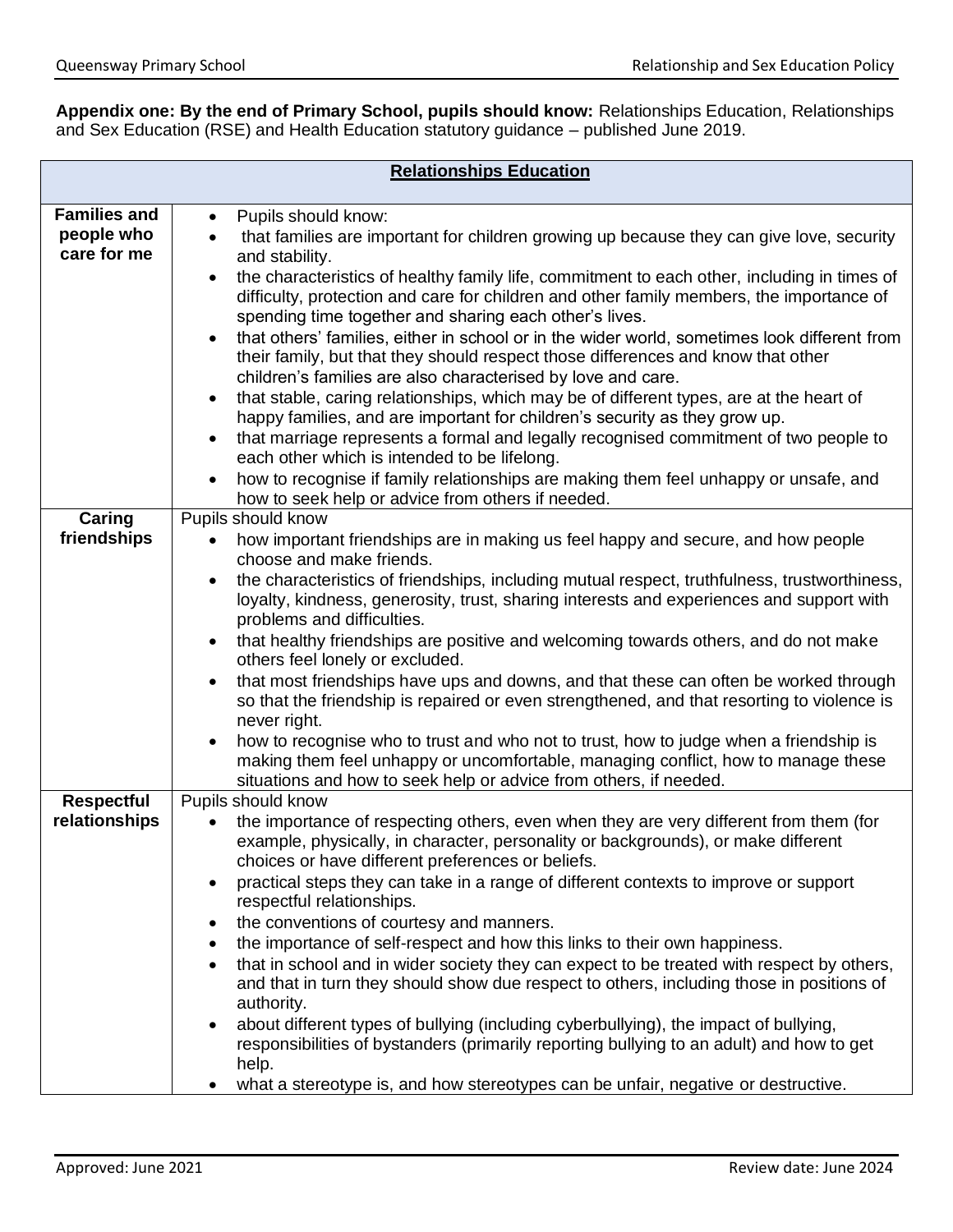|                     | the importance of permission-seeking and giving in relationships with friends, peers and<br>$\bullet$<br>adults.                                     |
|---------------------|------------------------------------------------------------------------------------------------------------------------------------------------------|
| Online              | Pupils should know                                                                                                                                   |
| relationships       | that people sometimes behave differently online, including by pretending to be someone                                                               |
|                     | they are not.                                                                                                                                        |
|                     | that the same principles apply to online relationships as to face-to face relationships,                                                             |
|                     | including the importance of respect for others online including when we are anonymous.                                                               |
|                     | the rules and principles for keeping safe online, how to recognise risks, harmful content                                                            |
|                     | and contact, and how to report them.                                                                                                                 |
|                     | how to critically consider their online friendships and sources of information including                                                             |
|                     | awareness of the risks associated with people they have never met.                                                                                   |
|                     | how information and data is shared and used online.                                                                                                  |
| <b>Being safe</b>   | Pupils should know                                                                                                                                   |
|                     | what sorts of boundaries are appropriate in friendships with peers and others (including                                                             |
|                     | in a digital context).                                                                                                                               |
|                     | about the concept of privacy and the implications of it for both children and adults;<br>$\bullet$                                                   |
|                     | including that it is not always right to keep secrets if they relate to being safe.                                                                  |
|                     | that each person's body belongs to them, and the differences between appropriate and<br>$\bullet$                                                    |
|                     | inappropriate or unsafe physical, and other, contact.                                                                                                |
|                     | how to respond safely and appropriately to adults they may encounter (in all contexts,                                                               |
|                     | including online) whom they do not know.                                                                                                             |
|                     | how to recognise and report feelings of being unsafe or feeling bad about any adult.                                                                 |
|                     | how to ask for advice or help for themselves or others, and to keep trying until they are                                                            |
|                     | heard,<br>how to report concerns or abuse, and the vocabulary and confidence needed to do so.                                                        |
|                     | where to get advice e.g. family, school and/or other sources.                                                                                        |
|                     | Physical health and mental well-being                                                                                                                |
|                     |                                                                                                                                                      |
| <b>Mental well-</b> | Pupils should know                                                                                                                                   |
| being               | that mental wellbeing is a normal part of daily life, in the same way as physical                                                                    |
|                     | health.                                                                                                                                              |
|                     | that there is a normal range of emotions (e.g. happiness, sadness, anger, fear,                                                                      |
|                     | surprise, nervousness) and scale of emotions that all humans experience in relation                                                                  |
|                     | to different experiences and situations.                                                                                                             |
|                     | how to recognise and talk about their emotions, including having a varied vocabulary                                                                 |
|                     | of words to use when talking about their own and others' feelings.                                                                                   |
|                     | how to judge whether what they are feeling and how they are behaving is<br>$\bullet$                                                                 |
|                     | appropriate and proportionate.                                                                                                                       |
|                     | the benefits of physical exercise, time outdoors, community participation, voluntary<br>$\bullet$                                                    |
|                     | and service-based activity on mental wellbeing and happiness.                                                                                        |
|                     | simple self-care techniques, including the importance of rest, time spent with friends                                                               |
|                     | and family and the benefits of hobbies and interests.                                                                                                |
|                     | isolation and loneliness can affect children and that it is very important for children to<br>discuss their feelings with an adult and seek support. |
|                     | that bullying (including cyberbullying) has a negative and often lasting impact on                                                                   |
|                     | $\bullet$<br>mental wellbeing.                                                                                                                       |
|                     | where and how to seek support (including recognising the triggers for seeking                                                                        |
|                     | support), including whom in school they should speak to if they are worried about                                                                    |
|                     | their own or someone else's mental wellbeing or ability to control their emotions                                                                    |
|                     | (including issues arising online).                                                                                                                   |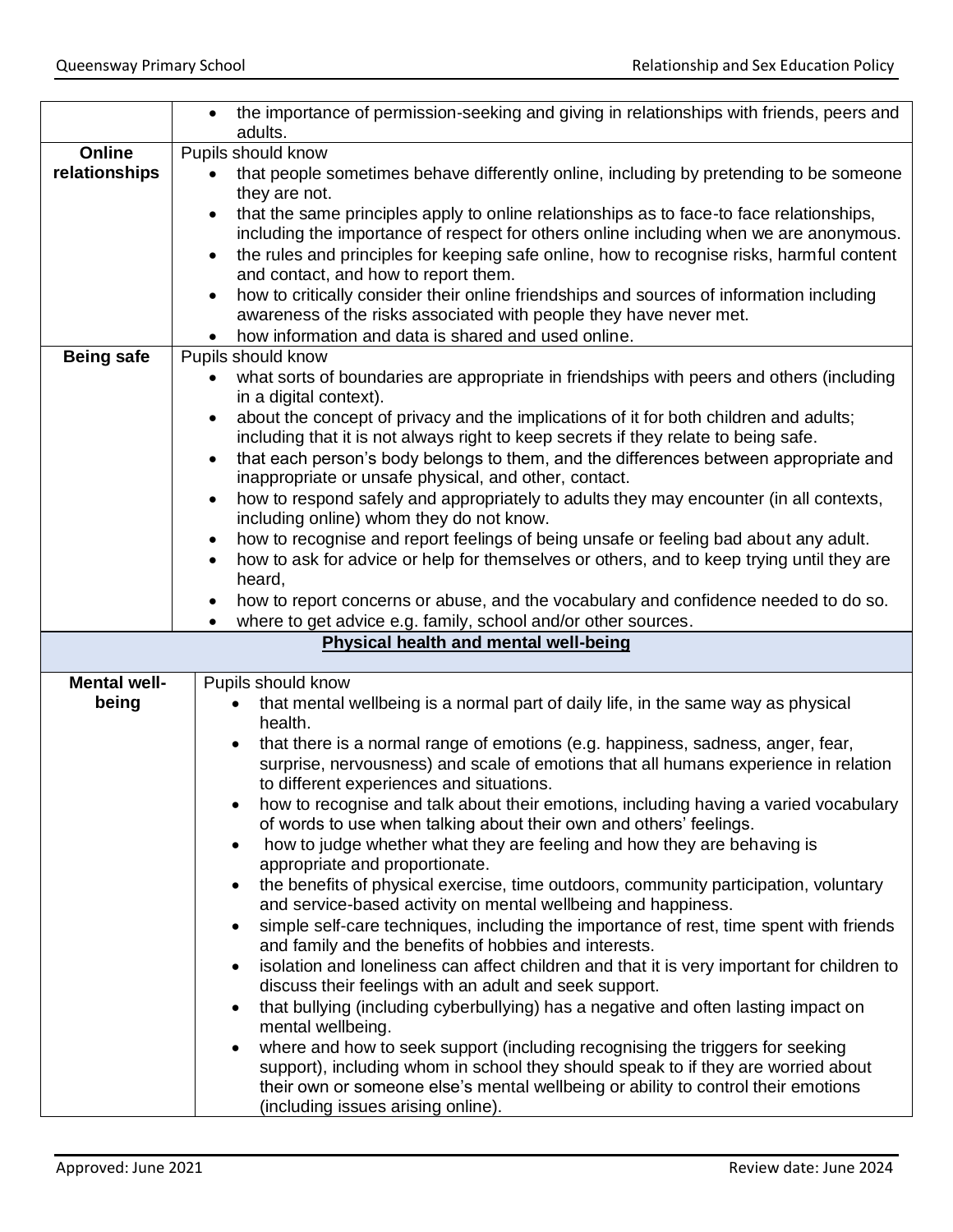| it is common for people to experience mental ill health. For many people who do, the<br>$\bullet$<br>problems can be resolved if the right support is made available, especially if<br>accessed early enough.<br>Pupils should know<br><b>Internet safety</b><br>and harms<br>that for most people the internet is an integral part of life and has many benefits.<br>٠<br>about the benefits of rationing time spent online, the risks of excessive time spent on<br>$\bullet$<br>electronic devices and the impact of positive and negative content online on their<br>own and others' mental and physical wellbeing.<br>how to consider the effect of their online actions on others and know how to<br>recognise and display respectful behaviour online and the importance of keeping<br>personal information private.<br>why social media, some computer games and online gaming, for example, are age<br>restricted.<br>that the internet can also be a negative place where online abuse, trolling, bullying<br>and harassment can take place, which can have a negative impact on mental health.<br>how to be a discerning consumer of information online including understanding that<br>$\bullet$<br>information, including that from search engines, is ranked, selected and targeted.<br>where and how to report concerns and get support with issues online.<br><b>Physical health</b><br>Pupils should know<br>and fitness<br>the characteristics and mental and physical benefits of an active lifestyle.<br>the importance of building regular exercise into daily and weekly routines and how to<br>$\bullet$<br>achieve this; for example walking or cycling to school, a daily active mile or other<br>forms of regular, vigorous exercise.<br>the risks associated with an inactive lifestyle (including obesity).<br>how and when to seek support including which adults to speak to in school if they<br>are worried about their health.<br><b>Healthy eating</b><br>Pupils should know<br>what constitutes a healthy diet (including understanding calories and other nutritional<br>content).<br>the principles of planning and preparing a range of healthy meals.<br>the characteristics of a poor diet and risks associated with unhealthy eating<br>(including, for example, obesity and tooth decay) and other behaviours (e.g. the<br>impact of alcohol on diet or health).<br>Drugs, alcohol<br>Pupils should know<br>and tobacco<br>the facts about legal and illegal harmful substances and associated risks, including<br>$\bullet$<br>smoking, alcohol use and drug-taking.<br><b>Health and</b><br>Pupils should know<br>prevention<br>how to recognise early signs of physical illness, such as weight loss, or unexplained<br>changes to the body.<br>about safe and unsafe exposure to the sun, and how to reduce the risk of sun<br>damage, including skin cancer.<br>the importance of sufficient good quality sleep for good health and that a lack of<br>sleep can affect weight, mood and ability to learn.<br>about dental health and the benefits of good oral hygiene and dental flossing,<br>including regular check-ups at the dentist.<br>about personal hygiene and germs including bacteria, viruses, how they are spread<br>٠<br>and treated, and the importance of handwashing.<br>the facts and science relating to immunisation and vaccination<br><b>Basic first aid</b><br>Pupils should know: |                                                                            |
|-----------------------------------------------------------------------------------------------------------------------------------------------------------------------------------------------------------------------------------------------------------------------------------------------------------------------------------------------------------------------------------------------------------------------------------------------------------------------------------------------------------------------------------------------------------------------------------------------------------------------------------------------------------------------------------------------------------------------------------------------------------------------------------------------------------------------------------------------------------------------------------------------------------------------------------------------------------------------------------------------------------------------------------------------------------------------------------------------------------------------------------------------------------------------------------------------------------------------------------------------------------------------------------------------------------------------------------------------------------------------------------------------------------------------------------------------------------------------------------------------------------------------------------------------------------------------------------------------------------------------------------------------------------------------------------------------------------------------------------------------------------------------------------------------------------------------------------------------------------------------------------------------------------------------------------------------------------------------------------------------------------------------------------------------------------------------------------------------------------------------------------------------------------------------------------------------------------------------------------------------------------------------------------------------------------------------------------------------------------------------------------------------------------------------------------------------------------------------------------------------------------------------------------------------------------------------------------------------------------------------------------------------------------------------------------------------------------------------------------------------------------------------------------------------------------------------------------------------------------------------------------------------------------------------------------------------------------------------------------------------------------------------------------------------------------------------------------------------------------------------------------------------------------------------------------------------------------------------------------------------------------------------------------------------------------------------------------------------------------------------------------------------------------------------------------------------------------|----------------------------------------------------------------------------|
|                                                                                                                                                                                                                                                                                                                                                                                                                                                                                                                                                                                                                                                                                                                                                                                                                                                                                                                                                                                                                                                                                                                                                                                                                                                                                                                                                                                                                                                                                                                                                                                                                                                                                                                                                                                                                                                                                                                                                                                                                                                                                                                                                                                                                                                                                                                                                                                                                                                                                                                                                                                                                                                                                                                                                                                                                                                                                                                                                                                                                                                                                                                                                                                                                                                                                                                                                                                                                                                           |                                                                            |
|                                                                                                                                                                                                                                                                                                                                                                                                                                                                                                                                                                                                                                                                                                                                                                                                                                                                                                                                                                                                                                                                                                                                                                                                                                                                                                                                                                                                                                                                                                                                                                                                                                                                                                                                                                                                                                                                                                                                                                                                                                                                                                                                                                                                                                                                                                                                                                                                                                                                                                                                                                                                                                                                                                                                                                                                                                                                                                                                                                                                                                                                                                                                                                                                                                                                                                                                                                                                                                                           |                                                                            |
|                                                                                                                                                                                                                                                                                                                                                                                                                                                                                                                                                                                                                                                                                                                                                                                                                                                                                                                                                                                                                                                                                                                                                                                                                                                                                                                                                                                                                                                                                                                                                                                                                                                                                                                                                                                                                                                                                                                                                                                                                                                                                                                                                                                                                                                                                                                                                                                                                                                                                                                                                                                                                                                                                                                                                                                                                                                                                                                                                                                                                                                                                                                                                                                                                                                                                                                                                                                                                                                           |                                                                            |
|                                                                                                                                                                                                                                                                                                                                                                                                                                                                                                                                                                                                                                                                                                                                                                                                                                                                                                                                                                                                                                                                                                                                                                                                                                                                                                                                                                                                                                                                                                                                                                                                                                                                                                                                                                                                                                                                                                                                                                                                                                                                                                                                                                                                                                                                                                                                                                                                                                                                                                                                                                                                                                                                                                                                                                                                                                                                                                                                                                                                                                                                                                                                                                                                                                                                                                                                                                                                                                                           |                                                                            |
|                                                                                                                                                                                                                                                                                                                                                                                                                                                                                                                                                                                                                                                                                                                                                                                                                                                                                                                                                                                                                                                                                                                                                                                                                                                                                                                                                                                                                                                                                                                                                                                                                                                                                                                                                                                                                                                                                                                                                                                                                                                                                                                                                                                                                                                                                                                                                                                                                                                                                                                                                                                                                                                                                                                                                                                                                                                                                                                                                                                                                                                                                                                                                                                                                                                                                                                                                                                                                                                           |                                                                            |
|                                                                                                                                                                                                                                                                                                                                                                                                                                                                                                                                                                                                                                                                                                                                                                                                                                                                                                                                                                                                                                                                                                                                                                                                                                                                                                                                                                                                                                                                                                                                                                                                                                                                                                                                                                                                                                                                                                                                                                                                                                                                                                                                                                                                                                                                                                                                                                                                                                                                                                                                                                                                                                                                                                                                                                                                                                                                                                                                                                                                                                                                                                                                                                                                                                                                                                                                                                                                                                                           |                                                                            |
|                                                                                                                                                                                                                                                                                                                                                                                                                                                                                                                                                                                                                                                                                                                                                                                                                                                                                                                                                                                                                                                                                                                                                                                                                                                                                                                                                                                                                                                                                                                                                                                                                                                                                                                                                                                                                                                                                                                                                                                                                                                                                                                                                                                                                                                                                                                                                                                                                                                                                                                                                                                                                                                                                                                                                                                                                                                                                                                                                                                                                                                                                                                                                                                                                                                                                                                                                                                                                                                           |                                                                            |
|                                                                                                                                                                                                                                                                                                                                                                                                                                                                                                                                                                                                                                                                                                                                                                                                                                                                                                                                                                                                                                                                                                                                                                                                                                                                                                                                                                                                                                                                                                                                                                                                                                                                                                                                                                                                                                                                                                                                                                                                                                                                                                                                                                                                                                                                                                                                                                                                                                                                                                                                                                                                                                                                                                                                                                                                                                                                                                                                                                                                                                                                                                                                                                                                                                                                                                                                                                                                                                                           |                                                                            |
|                                                                                                                                                                                                                                                                                                                                                                                                                                                                                                                                                                                                                                                                                                                                                                                                                                                                                                                                                                                                                                                                                                                                                                                                                                                                                                                                                                                                                                                                                                                                                                                                                                                                                                                                                                                                                                                                                                                                                                                                                                                                                                                                                                                                                                                                                                                                                                                                                                                                                                                                                                                                                                                                                                                                                                                                                                                                                                                                                                                                                                                                                                                                                                                                                                                                                                                                                                                                                                                           |                                                                            |
|                                                                                                                                                                                                                                                                                                                                                                                                                                                                                                                                                                                                                                                                                                                                                                                                                                                                                                                                                                                                                                                                                                                                                                                                                                                                                                                                                                                                                                                                                                                                                                                                                                                                                                                                                                                                                                                                                                                                                                                                                                                                                                                                                                                                                                                                                                                                                                                                                                                                                                                                                                                                                                                                                                                                                                                                                                                                                                                                                                                                                                                                                                                                                                                                                                                                                                                                                                                                                                                           |                                                                            |
|                                                                                                                                                                                                                                                                                                                                                                                                                                                                                                                                                                                                                                                                                                                                                                                                                                                                                                                                                                                                                                                                                                                                                                                                                                                                                                                                                                                                                                                                                                                                                                                                                                                                                                                                                                                                                                                                                                                                                                                                                                                                                                                                                                                                                                                                                                                                                                                                                                                                                                                                                                                                                                                                                                                                                                                                                                                                                                                                                                                                                                                                                                                                                                                                                                                                                                                                                                                                                                                           |                                                                            |
|                                                                                                                                                                                                                                                                                                                                                                                                                                                                                                                                                                                                                                                                                                                                                                                                                                                                                                                                                                                                                                                                                                                                                                                                                                                                                                                                                                                                                                                                                                                                                                                                                                                                                                                                                                                                                                                                                                                                                                                                                                                                                                                                                                                                                                                                                                                                                                                                                                                                                                                                                                                                                                                                                                                                                                                                                                                                                                                                                                                                                                                                                                                                                                                                                                                                                                                                                                                                                                                           |                                                                            |
|                                                                                                                                                                                                                                                                                                                                                                                                                                                                                                                                                                                                                                                                                                                                                                                                                                                                                                                                                                                                                                                                                                                                                                                                                                                                                                                                                                                                                                                                                                                                                                                                                                                                                                                                                                                                                                                                                                                                                                                                                                                                                                                                                                                                                                                                                                                                                                                                                                                                                                                                                                                                                                                                                                                                                                                                                                                                                                                                                                                                                                                                                                                                                                                                                                                                                                                                                                                                                                                           |                                                                            |
|                                                                                                                                                                                                                                                                                                                                                                                                                                                                                                                                                                                                                                                                                                                                                                                                                                                                                                                                                                                                                                                                                                                                                                                                                                                                                                                                                                                                                                                                                                                                                                                                                                                                                                                                                                                                                                                                                                                                                                                                                                                                                                                                                                                                                                                                                                                                                                                                                                                                                                                                                                                                                                                                                                                                                                                                                                                                                                                                                                                                                                                                                                                                                                                                                                                                                                                                                                                                                                                           |                                                                            |
|                                                                                                                                                                                                                                                                                                                                                                                                                                                                                                                                                                                                                                                                                                                                                                                                                                                                                                                                                                                                                                                                                                                                                                                                                                                                                                                                                                                                                                                                                                                                                                                                                                                                                                                                                                                                                                                                                                                                                                                                                                                                                                                                                                                                                                                                                                                                                                                                                                                                                                                                                                                                                                                                                                                                                                                                                                                                                                                                                                                                                                                                                                                                                                                                                                                                                                                                                                                                                                                           |                                                                            |
|                                                                                                                                                                                                                                                                                                                                                                                                                                                                                                                                                                                                                                                                                                                                                                                                                                                                                                                                                                                                                                                                                                                                                                                                                                                                                                                                                                                                                                                                                                                                                                                                                                                                                                                                                                                                                                                                                                                                                                                                                                                                                                                                                                                                                                                                                                                                                                                                                                                                                                                                                                                                                                                                                                                                                                                                                                                                                                                                                                                                                                                                                                                                                                                                                                                                                                                                                                                                                                                           |                                                                            |
|                                                                                                                                                                                                                                                                                                                                                                                                                                                                                                                                                                                                                                                                                                                                                                                                                                                                                                                                                                                                                                                                                                                                                                                                                                                                                                                                                                                                                                                                                                                                                                                                                                                                                                                                                                                                                                                                                                                                                                                                                                                                                                                                                                                                                                                                                                                                                                                                                                                                                                                                                                                                                                                                                                                                                                                                                                                                                                                                                                                                                                                                                                                                                                                                                                                                                                                                                                                                                                                           |                                                                            |
|                                                                                                                                                                                                                                                                                                                                                                                                                                                                                                                                                                                                                                                                                                                                                                                                                                                                                                                                                                                                                                                                                                                                                                                                                                                                                                                                                                                                                                                                                                                                                                                                                                                                                                                                                                                                                                                                                                                                                                                                                                                                                                                                                                                                                                                                                                                                                                                                                                                                                                                                                                                                                                                                                                                                                                                                                                                                                                                                                                                                                                                                                                                                                                                                                                                                                                                                                                                                                                                           |                                                                            |
|                                                                                                                                                                                                                                                                                                                                                                                                                                                                                                                                                                                                                                                                                                                                                                                                                                                                                                                                                                                                                                                                                                                                                                                                                                                                                                                                                                                                                                                                                                                                                                                                                                                                                                                                                                                                                                                                                                                                                                                                                                                                                                                                                                                                                                                                                                                                                                                                                                                                                                                                                                                                                                                                                                                                                                                                                                                                                                                                                                                                                                                                                                                                                                                                                                                                                                                                                                                                                                                           |                                                                            |
|                                                                                                                                                                                                                                                                                                                                                                                                                                                                                                                                                                                                                                                                                                                                                                                                                                                                                                                                                                                                                                                                                                                                                                                                                                                                                                                                                                                                                                                                                                                                                                                                                                                                                                                                                                                                                                                                                                                                                                                                                                                                                                                                                                                                                                                                                                                                                                                                                                                                                                                                                                                                                                                                                                                                                                                                                                                                                                                                                                                                                                                                                                                                                                                                                                                                                                                                                                                                                                                           |                                                                            |
|                                                                                                                                                                                                                                                                                                                                                                                                                                                                                                                                                                                                                                                                                                                                                                                                                                                                                                                                                                                                                                                                                                                                                                                                                                                                                                                                                                                                                                                                                                                                                                                                                                                                                                                                                                                                                                                                                                                                                                                                                                                                                                                                                                                                                                                                                                                                                                                                                                                                                                                                                                                                                                                                                                                                                                                                                                                                                                                                                                                                                                                                                                                                                                                                                                                                                                                                                                                                                                                           |                                                                            |
|                                                                                                                                                                                                                                                                                                                                                                                                                                                                                                                                                                                                                                                                                                                                                                                                                                                                                                                                                                                                                                                                                                                                                                                                                                                                                                                                                                                                                                                                                                                                                                                                                                                                                                                                                                                                                                                                                                                                                                                                                                                                                                                                                                                                                                                                                                                                                                                                                                                                                                                                                                                                                                                                                                                                                                                                                                                                                                                                                                                                                                                                                                                                                                                                                                                                                                                                                                                                                                                           |                                                                            |
|                                                                                                                                                                                                                                                                                                                                                                                                                                                                                                                                                                                                                                                                                                                                                                                                                                                                                                                                                                                                                                                                                                                                                                                                                                                                                                                                                                                                                                                                                                                                                                                                                                                                                                                                                                                                                                                                                                                                                                                                                                                                                                                                                                                                                                                                                                                                                                                                                                                                                                                                                                                                                                                                                                                                                                                                                                                                                                                                                                                                                                                                                                                                                                                                                                                                                                                                                                                                                                                           |                                                                            |
|                                                                                                                                                                                                                                                                                                                                                                                                                                                                                                                                                                                                                                                                                                                                                                                                                                                                                                                                                                                                                                                                                                                                                                                                                                                                                                                                                                                                                                                                                                                                                                                                                                                                                                                                                                                                                                                                                                                                                                                                                                                                                                                                                                                                                                                                                                                                                                                                                                                                                                                                                                                                                                                                                                                                                                                                                                                                                                                                                                                                                                                                                                                                                                                                                                                                                                                                                                                                                                                           |                                                                            |
|                                                                                                                                                                                                                                                                                                                                                                                                                                                                                                                                                                                                                                                                                                                                                                                                                                                                                                                                                                                                                                                                                                                                                                                                                                                                                                                                                                                                                                                                                                                                                                                                                                                                                                                                                                                                                                                                                                                                                                                                                                                                                                                                                                                                                                                                                                                                                                                                                                                                                                                                                                                                                                                                                                                                                                                                                                                                                                                                                                                                                                                                                                                                                                                                                                                                                                                                                                                                                                                           |                                                                            |
|                                                                                                                                                                                                                                                                                                                                                                                                                                                                                                                                                                                                                                                                                                                                                                                                                                                                                                                                                                                                                                                                                                                                                                                                                                                                                                                                                                                                                                                                                                                                                                                                                                                                                                                                                                                                                                                                                                                                                                                                                                                                                                                                                                                                                                                                                                                                                                                                                                                                                                                                                                                                                                                                                                                                                                                                                                                                                                                                                                                                                                                                                                                                                                                                                                                                                                                                                                                                                                                           |                                                                            |
|                                                                                                                                                                                                                                                                                                                                                                                                                                                                                                                                                                                                                                                                                                                                                                                                                                                                                                                                                                                                                                                                                                                                                                                                                                                                                                                                                                                                                                                                                                                                                                                                                                                                                                                                                                                                                                                                                                                                                                                                                                                                                                                                                                                                                                                                                                                                                                                                                                                                                                                                                                                                                                                                                                                                                                                                                                                                                                                                                                                                                                                                                                                                                                                                                                                                                                                                                                                                                                                           |                                                                            |
|                                                                                                                                                                                                                                                                                                                                                                                                                                                                                                                                                                                                                                                                                                                                                                                                                                                                                                                                                                                                                                                                                                                                                                                                                                                                                                                                                                                                                                                                                                                                                                                                                                                                                                                                                                                                                                                                                                                                                                                                                                                                                                                                                                                                                                                                                                                                                                                                                                                                                                                                                                                                                                                                                                                                                                                                                                                                                                                                                                                                                                                                                                                                                                                                                                                                                                                                                                                                                                                           |                                                                            |
|                                                                                                                                                                                                                                                                                                                                                                                                                                                                                                                                                                                                                                                                                                                                                                                                                                                                                                                                                                                                                                                                                                                                                                                                                                                                                                                                                                                                                                                                                                                                                                                                                                                                                                                                                                                                                                                                                                                                                                                                                                                                                                                                                                                                                                                                                                                                                                                                                                                                                                                                                                                                                                                                                                                                                                                                                                                                                                                                                                                                                                                                                                                                                                                                                                                                                                                                                                                                                                                           |                                                                            |
|                                                                                                                                                                                                                                                                                                                                                                                                                                                                                                                                                                                                                                                                                                                                                                                                                                                                                                                                                                                                                                                                                                                                                                                                                                                                                                                                                                                                                                                                                                                                                                                                                                                                                                                                                                                                                                                                                                                                                                                                                                                                                                                                                                                                                                                                                                                                                                                                                                                                                                                                                                                                                                                                                                                                                                                                                                                                                                                                                                                                                                                                                                                                                                                                                                                                                                                                                                                                                                                           |                                                                            |
|                                                                                                                                                                                                                                                                                                                                                                                                                                                                                                                                                                                                                                                                                                                                                                                                                                                                                                                                                                                                                                                                                                                                                                                                                                                                                                                                                                                                                                                                                                                                                                                                                                                                                                                                                                                                                                                                                                                                                                                                                                                                                                                                                                                                                                                                                                                                                                                                                                                                                                                                                                                                                                                                                                                                                                                                                                                                                                                                                                                                                                                                                                                                                                                                                                                                                                                                                                                                                                                           |                                                                            |
|                                                                                                                                                                                                                                                                                                                                                                                                                                                                                                                                                                                                                                                                                                                                                                                                                                                                                                                                                                                                                                                                                                                                                                                                                                                                                                                                                                                                                                                                                                                                                                                                                                                                                                                                                                                                                                                                                                                                                                                                                                                                                                                                                                                                                                                                                                                                                                                                                                                                                                                                                                                                                                                                                                                                                                                                                                                                                                                                                                                                                                                                                                                                                                                                                                                                                                                                                                                                                                                           |                                                                            |
|                                                                                                                                                                                                                                                                                                                                                                                                                                                                                                                                                                                                                                                                                                                                                                                                                                                                                                                                                                                                                                                                                                                                                                                                                                                                                                                                                                                                                                                                                                                                                                                                                                                                                                                                                                                                                                                                                                                                                                                                                                                                                                                                                                                                                                                                                                                                                                                                                                                                                                                                                                                                                                                                                                                                                                                                                                                                                                                                                                                                                                                                                                                                                                                                                                                                                                                                                                                                                                                           |                                                                            |
|                                                                                                                                                                                                                                                                                                                                                                                                                                                                                                                                                                                                                                                                                                                                                                                                                                                                                                                                                                                                                                                                                                                                                                                                                                                                                                                                                                                                                                                                                                                                                                                                                                                                                                                                                                                                                                                                                                                                                                                                                                                                                                                                                                                                                                                                                                                                                                                                                                                                                                                                                                                                                                                                                                                                                                                                                                                                                                                                                                                                                                                                                                                                                                                                                                                                                                                                                                                                                                                           |                                                                            |
|                                                                                                                                                                                                                                                                                                                                                                                                                                                                                                                                                                                                                                                                                                                                                                                                                                                                                                                                                                                                                                                                                                                                                                                                                                                                                                                                                                                                                                                                                                                                                                                                                                                                                                                                                                                                                                                                                                                                                                                                                                                                                                                                                                                                                                                                                                                                                                                                                                                                                                                                                                                                                                                                                                                                                                                                                                                                                                                                                                                                                                                                                                                                                                                                                                                                                                                                                                                                                                                           |                                                                            |
|                                                                                                                                                                                                                                                                                                                                                                                                                                                                                                                                                                                                                                                                                                                                                                                                                                                                                                                                                                                                                                                                                                                                                                                                                                                                                                                                                                                                                                                                                                                                                                                                                                                                                                                                                                                                                                                                                                                                                                                                                                                                                                                                                                                                                                                                                                                                                                                                                                                                                                                                                                                                                                                                                                                                                                                                                                                                                                                                                                                                                                                                                                                                                                                                                                                                                                                                                                                                                                                           |                                                                            |
|                                                                                                                                                                                                                                                                                                                                                                                                                                                                                                                                                                                                                                                                                                                                                                                                                                                                                                                                                                                                                                                                                                                                                                                                                                                                                                                                                                                                                                                                                                                                                                                                                                                                                                                                                                                                                                                                                                                                                                                                                                                                                                                                                                                                                                                                                                                                                                                                                                                                                                                                                                                                                                                                                                                                                                                                                                                                                                                                                                                                                                                                                                                                                                                                                                                                                                                                                                                                                                                           |                                                                            |
|                                                                                                                                                                                                                                                                                                                                                                                                                                                                                                                                                                                                                                                                                                                                                                                                                                                                                                                                                                                                                                                                                                                                                                                                                                                                                                                                                                                                                                                                                                                                                                                                                                                                                                                                                                                                                                                                                                                                                                                                                                                                                                                                                                                                                                                                                                                                                                                                                                                                                                                                                                                                                                                                                                                                                                                                                                                                                                                                                                                                                                                                                                                                                                                                                                                                                                                                                                                                                                                           |                                                                            |
|                                                                                                                                                                                                                                                                                                                                                                                                                                                                                                                                                                                                                                                                                                                                                                                                                                                                                                                                                                                                                                                                                                                                                                                                                                                                                                                                                                                                                                                                                                                                                                                                                                                                                                                                                                                                                                                                                                                                                                                                                                                                                                                                                                                                                                                                                                                                                                                                                                                                                                                                                                                                                                                                                                                                                                                                                                                                                                                                                                                                                                                                                                                                                                                                                                                                                                                                                                                                                                                           |                                                                            |
|                                                                                                                                                                                                                                                                                                                                                                                                                                                                                                                                                                                                                                                                                                                                                                                                                                                                                                                                                                                                                                                                                                                                                                                                                                                                                                                                                                                                                                                                                                                                                                                                                                                                                                                                                                                                                                                                                                                                                                                                                                                                                                                                                                                                                                                                                                                                                                                                                                                                                                                                                                                                                                                                                                                                                                                                                                                                                                                                                                                                                                                                                                                                                                                                                                                                                                                                                                                                                                                           |                                                                            |
|                                                                                                                                                                                                                                                                                                                                                                                                                                                                                                                                                                                                                                                                                                                                                                                                                                                                                                                                                                                                                                                                                                                                                                                                                                                                                                                                                                                                                                                                                                                                                                                                                                                                                                                                                                                                                                                                                                                                                                                                                                                                                                                                                                                                                                                                                                                                                                                                                                                                                                                                                                                                                                                                                                                                                                                                                                                                                                                                                                                                                                                                                                                                                                                                                                                                                                                                                                                                                                                           |                                                                            |
|                                                                                                                                                                                                                                                                                                                                                                                                                                                                                                                                                                                                                                                                                                                                                                                                                                                                                                                                                                                                                                                                                                                                                                                                                                                                                                                                                                                                                                                                                                                                                                                                                                                                                                                                                                                                                                                                                                                                                                                                                                                                                                                                                                                                                                                                                                                                                                                                                                                                                                                                                                                                                                                                                                                                                                                                                                                                                                                                                                                                                                                                                                                                                                                                                                                                                                                                                                                                                                                           |                                                                            |
|                                                                                                                                                                                                                                                                                                                                                                                                                                                                                                                                                                                                                                                                                                                                                                                                                                                                                                                                                                                                                                                                                                                                                                                                                                                                                                                                                                                                                                                                                                                                                                                                                                                                                                                                                                                                                                                                                                                                                                                                                                                                                                                                                                                                                                                                                                                                                                                                                                                                                                                                                                                                                                                                                                                                                                                                                                                                                                                                                                                                                                                                                                                                                                                                                                                                                                                                                                                                                                                           |                                                                            |
|                                                                                                                                                                                                                                                                                                                                                                                                                                                                                                                                                                                                                                                                                                                                                                                                                                                                                                                                                                                                                                                                                                                                                                                                                                                                                                                                                                                                                                                                                                                                                                                                                                                                                                                                                                                                                                                                                                                                                                                                                                                                                                                                                                                                                                                                                                                                                                                                                                                                                                                                                                                                                                                                                                                                                                                                                                                                                                                                                                                                                                                                                                                                                                                                                                                                                                                                                                                                                                                           |                                                                            |
|                                                                                                                                                                                                                                                                                                                                                                                                                                                                                                                                                                                                                                                                                                                                                                                                                                                                                                                                                                                                                                                                                                                                                                                                                                                                                                                                                                                                                                                                                                                                                                                                                                                                                                                                                                                                                                                                                                                                                                                                                                                                                                                                                                                                                                                                                                                                                                                                                                                                                                                                                                                                                                                                                                                                                                                                                                                                                                                                                                                                                                                                                                                                                                                                                                                                                                                                                                                                                                                           | how to make a clear and efficient call to emergency services if necessary. |